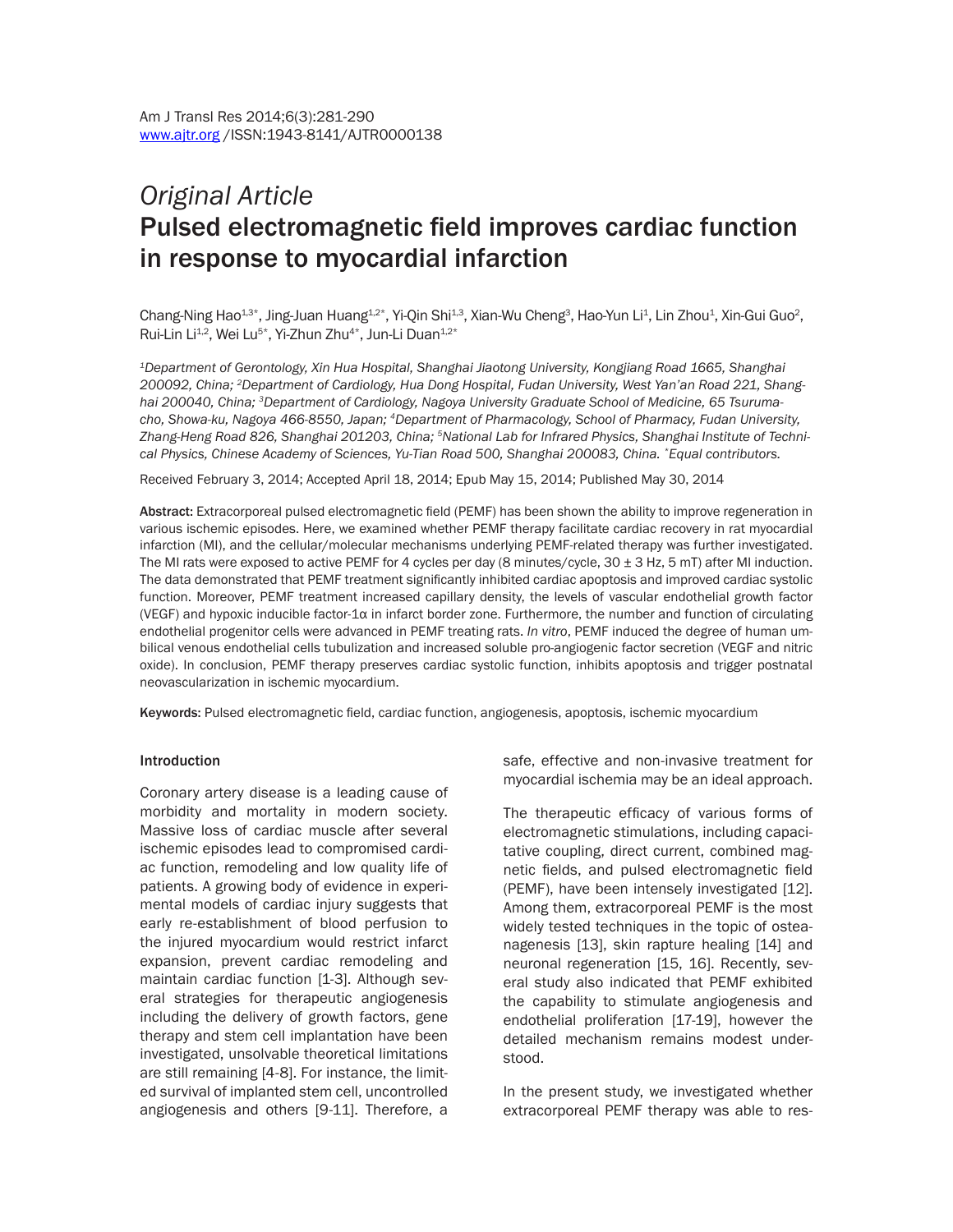cue ischemic myocardium through inhibiting cardiac apoptosis as well as promoting postnatal neovascularization in a rat model of myocardial infarction (MI).

# Material and methods

# *Animals*

Male Sprague-Dawley (SD) rats weighing 250- 300 g were provided by Sino-British SIPPR/BK Laboratory Animal (Shanghai, China). Animals were housed with controlled temperature (22- 25°C) and lighting (08:00-20:00 light, 20:00- 08:00 dark), and free access to tap water and standard rat chow. All the animals in this work received humane care in compliance with institutional guidelines for health and care of experimental animals of Shanghai Jiao Tong University.

# *MI model*

All rats (n=36) were subjected to permanent left anterior descending artery ligation to establish MI model. Briefly, left thoracotomy and pericardiectomy were performed, and the hearts were gently exteriorized. Left anterior descending artery was ligated 4 mm below the left atrium with a 5-0 silk suture. The chest wall was then closed and the animals were returned to home cages. MI rats were then randomly divided into PEMF treated and untreated groups.

# *PEMF treatment*

PEMF were generated by a commercially available healing device purchased from Biomobie Regenerative Medicine Technology (Shanghai, China). Fields were asymmetric and consisted of 4.5 ms pulses at  $30 \pm 3$  Hz, with a magnetic flux density increasing from 0 to 5 mT in 400 μs. The MI rats were housed in customdesigned cages and exposed to active PEMF for 4 cycles per day (8 minutes for 1 cycle), while the control rats were housed in identical cages with inactive PEMF generator. For *in vitro* study, culture dishes were directly exposed to PEMF for 1-4 cycles as indicated (8 minutes for 1 cycle,  $30 \pm 3$  Hz, 5 mT).

# *Echocardiography*

Trans-thoracic echocardiographic analysis was performed using an animal specific instrument (VisualSonics, Vevo770; VisualSonicsInc, Toro-

nto, Canada), at postoperative day 7, 14 and 28. Rats were anesthetized with 10% chloral hydrate solution. After shaving the chest, prewarmed ultrasound transmission gel was applied to the chest and two dimensionaldirected M-mode and Doppler echocardiographic studies were carried out. The ejection fraction (EF) and fractional shortening (FS) were used to assess left ventricular systolic function. All measurements were averaged for consecutive cardiac cycles and triplicated.

# *Capillary density*

Capillary density in peri-infarcted zone (PIZ) was determined by anti-CD31 staining (R&D Systems, San Diego, CA, USA). Briefly, 14 days after MI, rats were euthanized and hearts were perfused with a 0.9% NaCl solution followed by 4% solution of paraformaldehyde in 0.1 mol/L phosphate buffer (pH 7.4), and then dissected and fixed in this solution for 24 h. Next, samples were washed, dehydrated in a graded ethanol series and embedded in paraffin. 5 μm-sections were cut transversely at 200 μm intervals from into 5 slices from the ligation site to the apex. Endothelial capillaries were identified by goat anti-rat antibody of CD31 (5 μg/ml, Becton-Dickinson Biosciences, Franklin Lakes, NJ, USA), and followed by a secondary antibody (Invitrogen, Carlsbad, CA, USA). Capillary density was determined by counting of 10 randomly selected fields and is expressed as numbers of capillary/field (×400 magnification) [20, 21].

# *Enzyme-linked immunosorbent assay (ELISA)*

The concentration of vascular endothelial growth factor (VEGF) and nitric oxide (NO) contained in conditional media of cultured HUVECs was measured using ELISA kit purchased from R&D Systems (San Diego, CA, USA). The concentrations of VEGF contained in PIZ was determined by ELISA kits purchased from Raybiotech (Norcross, GA, USA) [22].

# *Western blotting*

PIZ tissue and HUVECs were homogenized with ice-cold homogenizing buffer (20 μl/gram tissue, 50 mmol/l Tris-HCl, 150 mmol/l NaCl, 1 mmol/l EDTA, and 0.5 mmol/l Triton X-100, pH 7.4) and protease inhibitor cocktail (5 mM, Roche, Berlin, Germany). Proteins were measured with Pierce BCA Protein Assay Kit (Thermo, Asheville, North Carolina, USA).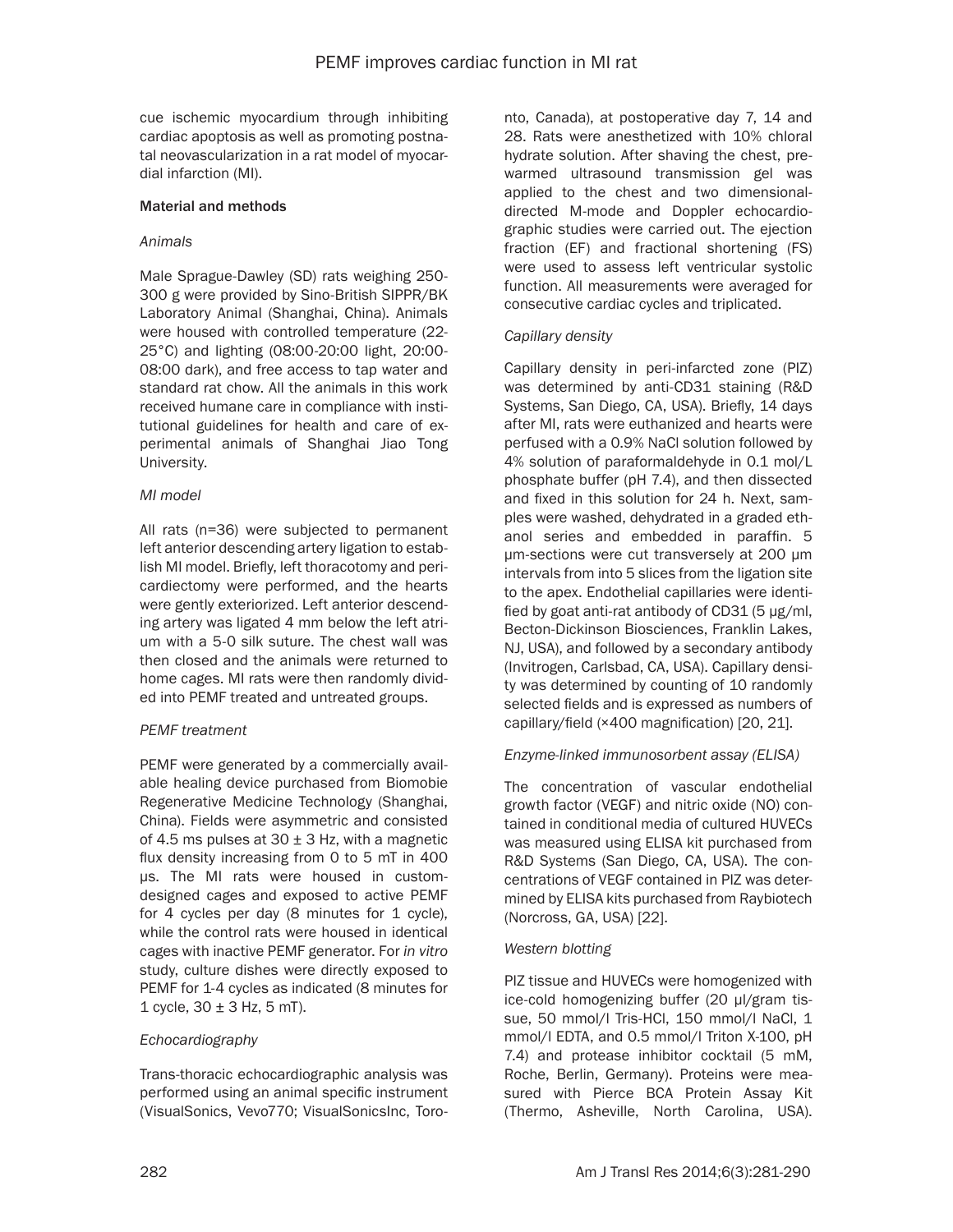| Parameter          | Day 7           |                           | Day 14          |                              | Day 28          |                              |
|--------------------|-----------------|---------------------------|-----------------|------------------------------|-----------------|------------------------------|
|                    | Control         | <b>PEMF</b>               | Control         | <b>PEMF</b>                  | Control         | PEMF                         |
| BW(g)              | $314.36 \pm 45$ | $329.39 \pm 38$           | $298.64 \pm 24$ | $308.74 \pm 29$              | $289.72 \pm 25$ | $294.93 \pm 28$              |
| HR (bpm)           | $419.81 \pm 39$ | $430.58 \pm 29$           | $436.50 \pm 31$ | $429.17 \pm 27$              | $417.64 \pm 35$ | $408.73 \pm 26$              |
| LVAWs (mm)         | $1.02 \pm 0.4$  | $0.97 \pm 0.7$            | $0.79 \pm 1.2$  | $2.14 \pm 0.5$               | $0.75 \pm 0.5$  | $1.31 \pm 0.9$               |
| LVAWd (mm)         | $1.07 \pm 1.0$  | $1.19 \pm 1.4$            | $0.63 \pm 1.3$  | $1.57 \pm 1.8$               | $0.67 \pm 0.7$  | $1.24 \pm 0.8$               |
| IVSTs (mm)         | $2.04 \pm 1.6$  | $2.54 \pm 1.8$            | $2.62 \pm 2.1$  | $2.14 \pm 1.6$               | $3.06 \pm 2.1$  | $3.28 \pm 1.6$               |
| IVSTd (mm)         | $1.33 \pm 1.0$  | $1.72 \pm 2.0$            | $1.67 \pm 1.7$  | $1.93 \pm 1.4$               | $1.86 \pm 1.6$  | $2.12 \pm 1.9$               |
| LVPWs (mm)         | $6.79 \pm 2.4$  | $5.31 \pm 2.7$            | $5.09 \pm 2.5$  | $4.21 \pm 1.8$               | $4.06 + 1.6$    | $3.96 \pm 1.7$               |
| LVPWd (mm)         | $6.73 \pm 1.0$  | $5.28 \pm 1.7$            | $5.92 \pm 0.8$  | $5.78 \pm 2.1$               | $6.77 \pm 2.5$  | $6.01 \pm 2.7$               |
| LV Vol $s(\mu)$    | $297.41 \pm 29$ | $246.79 + 24$             | $348.24 + 37$   | $285.81 \pm 42$              | $351.54 \pm 43$ | $317.56 + 47$                |
| LV Vol d $(\mu I)$ | $326.54 \pm 31$ | $345.11 \pm 34$           | $544.36 \pm 39$ | $397.42 \pm 36$              | $486.66 \pm 48$ | $493.08 \pm 40$              |
| EF (%)             | $29.45 \pm 2.2$ | $36.73 \pm 3.1^{\dagger}$ | $28.23 \pm 1.1$ | $32.83 \pm 1.7$ <sup>§</sup> | $28.80 \pm 0.7$ | $35.00 \pm 1.4^*$            |
| FS (%)             | $14.34 \pm 1.8$ | $15.24 \pm 0.9$           | $15.63 \pm 2.8$ | $18.94 \pm 1.6$ <sup>§</sup> | $18.54 \pm 2.6$ | $22.54 \pm 1.2$ <sup>#</sup> |

Table 1. Effect of PEMF on cardiac functions of MI rats

Data were presented as mean ± SEM. PEMF, Pulsed Electromagnetic Field; MI, myocardial infarction; BW, body weight; HR, heart rate; LVAW, left ventricular anterior wall; IVST, interventricular septal thickness; LVPW, left ventricular posterior wall; s, systolic; d, diastolic; Vol, volume; EF, ejection fraction; FS, fractional shortening. <sup>†</sup>p<0.05 versus control (day 7); <sup>§</sup>p<0.05 versus control (day 14); #*p*<0.01 versus control (day 28).



Figure 1. Echocardiography after PEMF therapy. All rats were subjected to MI and randomly separated to control and PEMF group. The data of (A) ejection fractions and (B) fractional shorting in both groups collected in day 7, 14 and 28. Values are mean  $\pm$ SEM; n=6, N.S. means no significant difference, \*means *p*<0.05, \*\*means *p*<0.01.

Hippocampal protein lysates (50 mg/well) were separated using SDS-PAGE under reducing conditions. Following electrophoresis, the separated proteins were transferred to a polyvinylidene difluoride membrane (Millipore, Billerica, Massachusetts, USA). Subsequently, nonspecific proteins were blocked using blocking buffer (5% nonfat dried milk in T-TBS containing 0.05% Tween 20), followed by incubation with primary rabbit anti-rat antibodies specific for phospho-Akt (p-Akt), total Akt, hypoxic-inducible factor (HIF)-1α (Santa Cruz, California, USA), phospho-endothelial nitric oxide synthase (p-eNOS), total eNOS and β-actin (Cell Signaling Technology, Beverly, MA, USA) overnight at 4°C. Blots were washed four times with 0.1% Tween 20 in PBS and incubated with HRPconjugated secondary antibody (1/5000; Biochain, Newark, California, USA) for 1 h at room temperature. The bands were visualized using enhanced chemiluminescence method (Bioimaging System; Syngene, Cambridge, UK). Intensity of the tested protein bands was quantified by densitometry.

#### *Detection of apoptosis*

Heart samples were fixed in 10% formalin and then paraffin embedded at day 14. Then, the hearts were cut into 5-μm sections. Terminal deoxynucleotidyl transferase-mediated dUTP nick-end labeling (TUNEL) staining was carried out using a commercially available kit according to the manufacturer's instructions (Promega, Madison, Wisconsin, USA). Nuclei were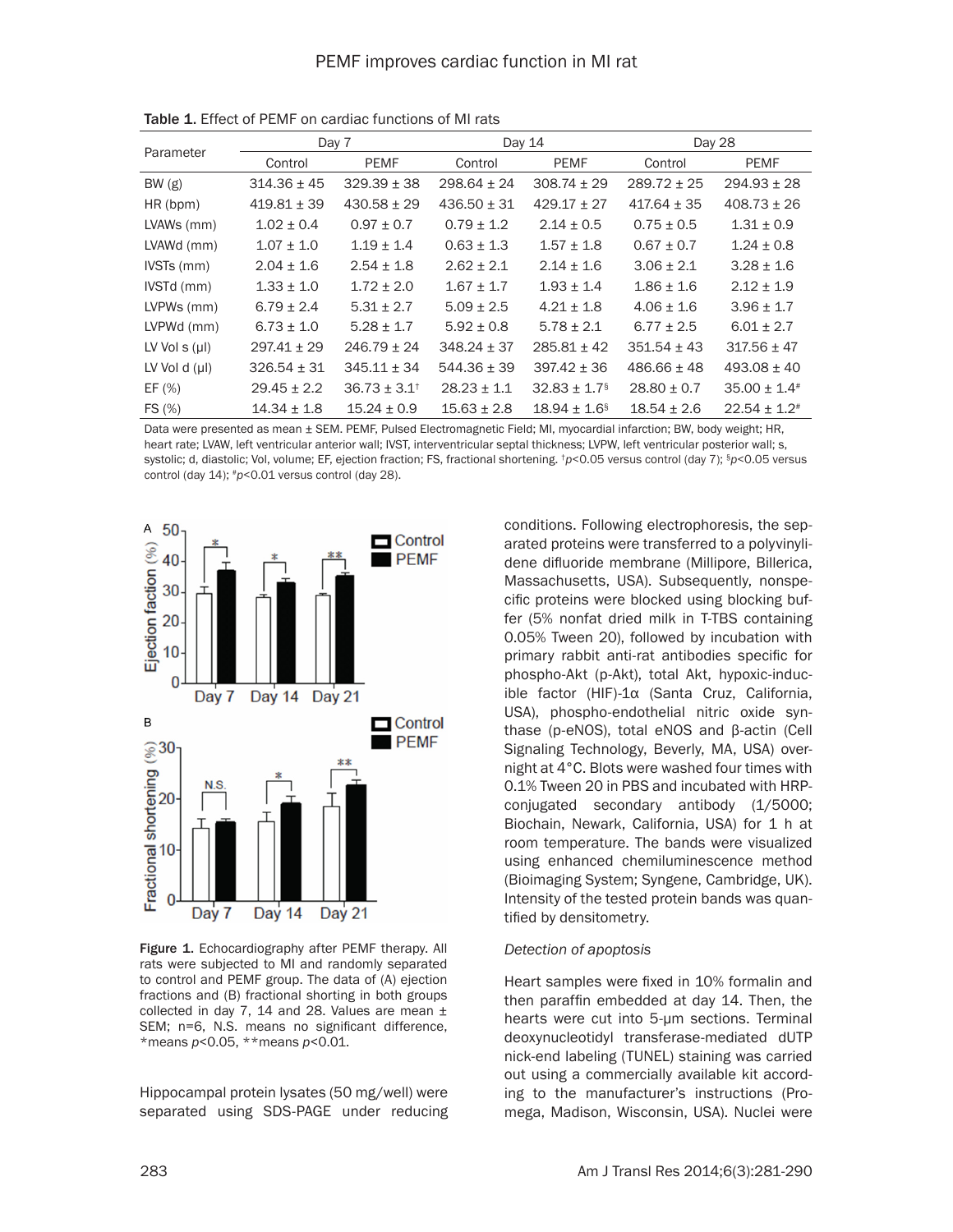

Figure 2. Pro-angiogenic effect of PEMF in ischemic myocardium. A: Immunofluorescence staining of CD31-positive cells in the infarct border zone at postoperative day 14 in PEMF-treated and control rats. B: Quantitative analyses of capillary density between 2 groups in border area. Capillary density was identified with capillary per field (×400 magnification). C: Quantitative analysis of VEGF concentrations in the experimental groups in the ischemic myocardium in day 14. D, E: Quantitative analysis of protein content of HIF-1α and phosphorylated Akt (p-Akt) 14 days after MI in 2 groups. Data of Western blotting were represented as fold of control. Values are mean ± SEM; n=6. \*\*means *p*<0.01. Scale bar=50 μm.

stained by DAPI (Roche) [23]. Three mid-ventricular sections of each heart (from the apex to the base) were analyzed. Ten fields in the PIZ were randomly selected from each section for the calculation of the percentage of apoptotic nuclei (apoptotic nuclei/total nuclei) and the obtained ratios were averaged for statistical analysis.

# *Isolation of circulating endothelial progenitor cells (EPCs)*

Circulating EPCs were obtained by cardiac puncture after animals were anesthetized. Peripheral blood-derived mononuclear cells (PB-MNCs) were then purified by Histopaque-1083 (Sigma-Aldrich, St. Louis, MO, USA) density gradient centrifugation at 400 g for 30 min. The mononuclear layer was then collected and re-suspended in endothelial growth medium-2 (EGM-2, Clonetics, San Diego, CA, USA). Antibodies to the stem cell antigen-1 (Sca-1) and Flk-1 were used to mark

EPC as described before), and the isotype specific conjugated anti-IgG was used as a negative control. Sca-1<sup>+</sup> and Flk-1<sup>+</sup> cells were gated in the mononuclear cell fraction.

# *EPC migration assay*

Migratory activity of PB-EPCs from PEMFtreated and untreated rats was evaluated by a 24-well modified Boyden chamber assay (Transwell, Corning, NY, USA) [24]. After cultured with EGM-2 for 4 days, PB-EPCs were trypsinized and  $5\times10^5$  cells in 100 μl of EBM-2 with 0.1% BSA in placed in the upper compartments. 50 ng/mL recombinant vascular endothelial growth factor (VEGF, Clonetics) in 600 μL of chemotaxis buffer (serum-free EBM-2, 0.1% BSA) was added to the lower compartment. The chamber was incubated at 37°C for 6 hrs. The cells were then fixed and stained with hematoxylin and eosin (H&E). Non-migrated cells on the filter's upper surface were removed using a cotton swab. The numbers of migrated cells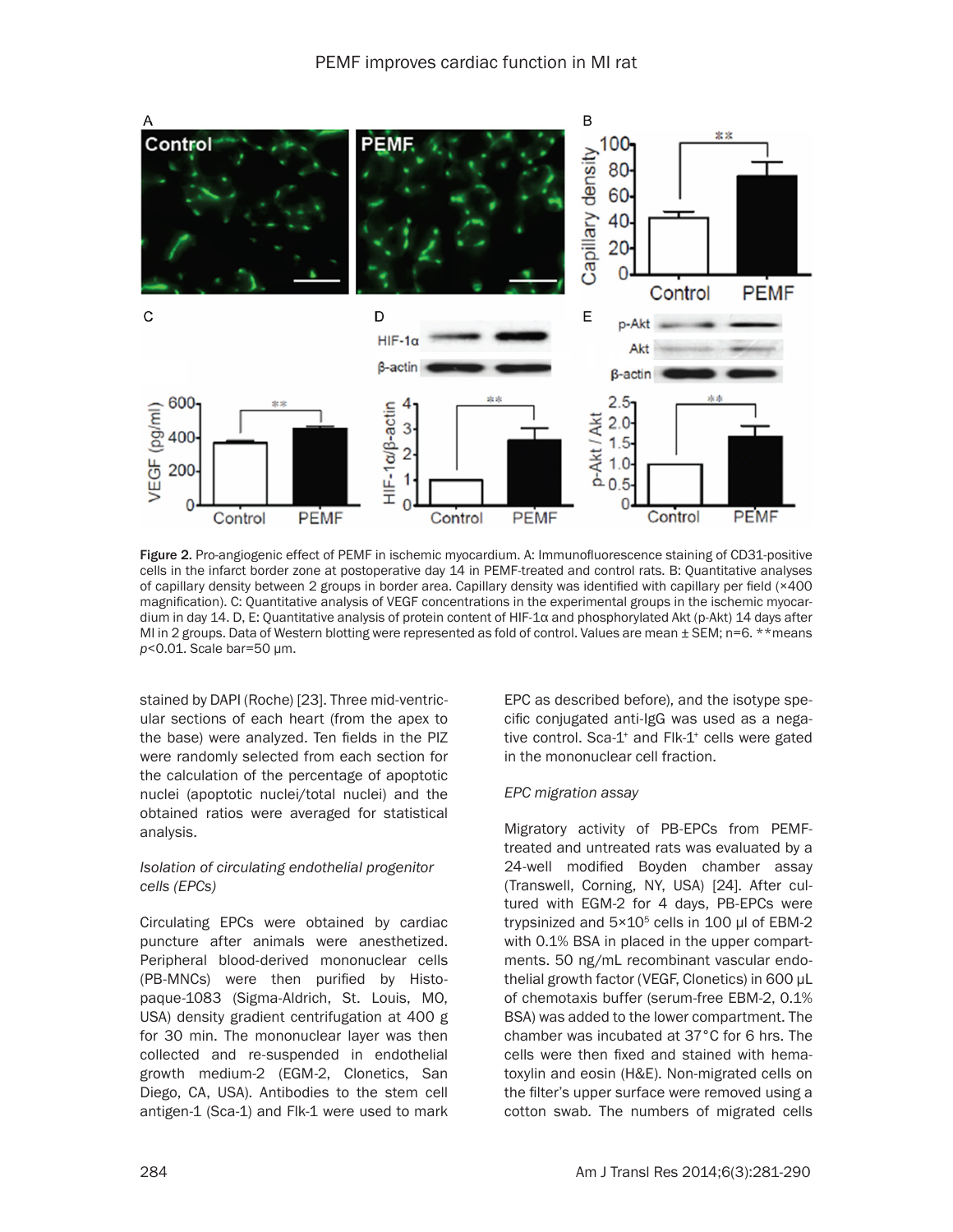

Figure 3. Anti-apoptotic benefit of PEMF in damaged myocardium. A: TUNEL staining for cardiac cell apoptosis (green) and DAPI (blue) for nuclear staining in the border zone 14 days after AMI (×400 magnification). B: Quantitative analysis of the TUNEL-positive cells versus high-power field (HPF) between 2 groups. Values are mean  $\pm$  SEM; n=6, \*\*means *p*<0.01 vs. control group. Scale bar=50 mm.

were counted in 4 random high-power fields (HPF, ×400 magnification) and averaged for each sample.

#### *Tube formation assay*

Matrigel-Matrix (BD Biosciences, Franklin Lakes, New Jersey, USA) was inserted in the well of a 48-well cell culture plate and a number of 5×104 EPCs or HUVECs were seeded [25].

After incubation in EGM-2, images of tube morphology was taken and tube number was counted at random under four low power fields (magnifications ×40) per sample. Capillary tube branch points were counted in six randomly selected fields per well, and used as an index for tube formation.

#### *Cell culture*

Human umbilical vein endothelial cells (HUVECs, passage 3) were purchased from Clonetics (San Diego, CA, USA) and EGM-2 in a humidified atmosphere of 5% CO<sub>2</sub> and 95% air. HUVECs were reseeded into plates coated with Matrix gel and stimulated for 1-4 cycles of PEMF stimulation (5.5 mT, 8 minutes per cycle). Supernatant and cell lysates were collected at 24 hrs after reseeding. Additionally, HUVECsformed vasculature was quantified by calculating its length under microscopic photography 24 hrs after reseeding [26].

#### *Statistical analysis*

Data are expressed as means ± standard deviation (SD). Student's t-test was used for statistical analyses. SPSS software version 17.0 (SPSS Inc., Chicago, IL, USA) was used. A value of *p*<0.05 was considered significant.

#### Results

#### *PEMF promotes cardiac function after MI*

To determine whether PEMF could increase myocardial function in MI rats, echocardiographic studies were carried out at postoperative day 7, 14 and 28. We observed that PEMF had no effects on body weight and heart rates when compared with control group (Table 1). Meanwhile, higher EF and FS values were detected in PEMF-treated rats than control (Figure 1), indicating that PEMF preserves left ventricular contractility after MI damage.

#### *PEMF enhances angiogenesis in PIZ*

To examine whether the changes in the cardiac function are associated with changes in capillary EC formation, we measured capillary densities of PEMF and control rats in PIZ through anti-CD31 immunofluorescence staining at postoperative day 14. Representative photomicrographs are shown in Figure 2A. Quantitative analyses by counting the CD31<sup>+</sup> capillary ECs revealed that PEMF treatment significantly increases capillary densities in PIZ than control rats (Figure 2B). PEMF treatment also increased the protein levels of VEGF and HIF-1α in damaged hearts (Figure 2C and 2D), as well as enhancing the phosphorylation of Akt signal pathway in ischemic myocardium at postoperative day 14 (Figure 2E).

# *Protective effect of PEMF to MI-induced cardiac apoptosis*

We evaluated the effect of PEMF on the survival of myocardium in response to hypoxia in vivo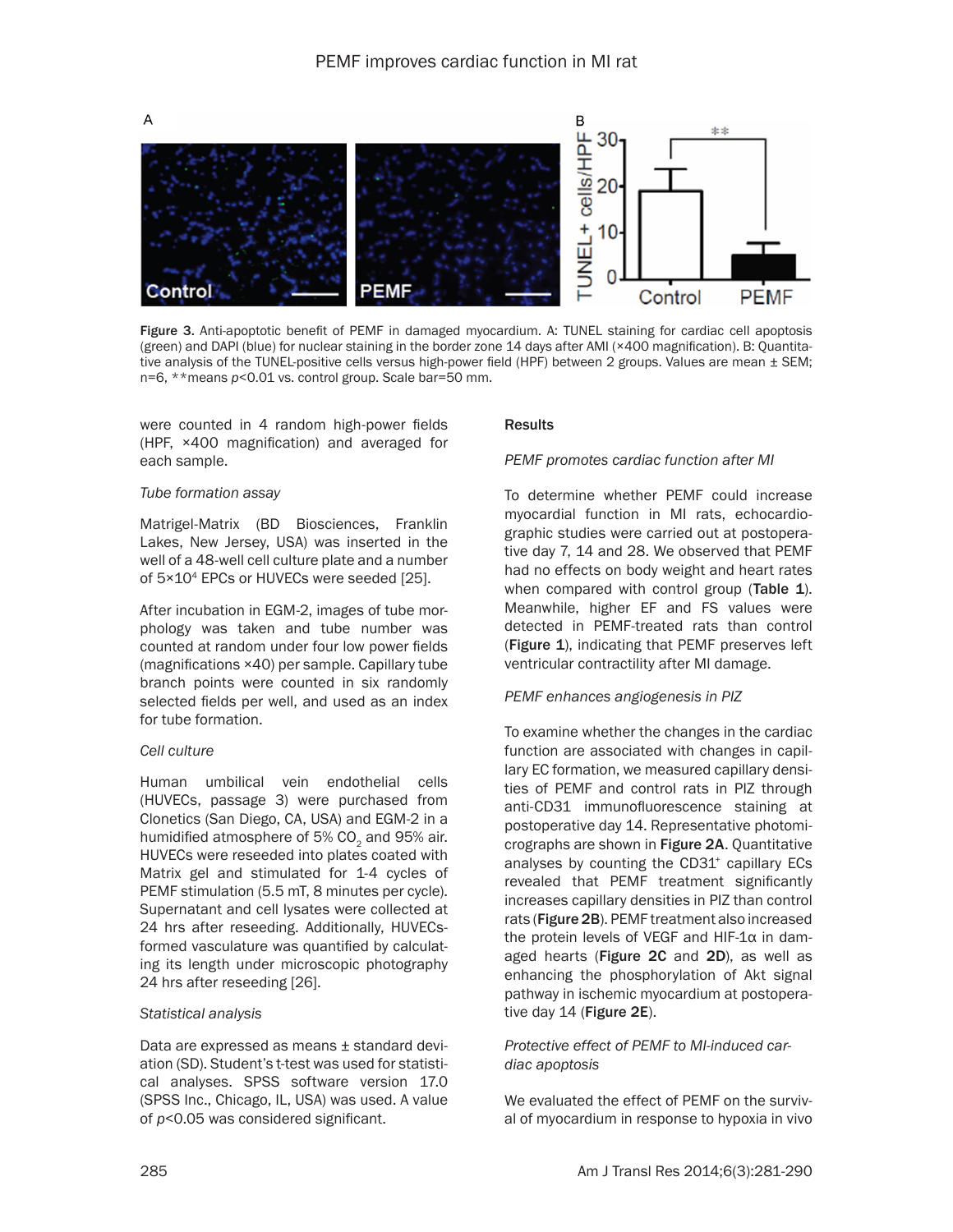

Figure 4. PEMF enhanced circulating endothelial progenitor cells (EPCs) function in MI Rats. 7 and 14 days after AMI induction, peripheral blood was collected from rats in both groups. A: Quantitative analysis of Sca-1/flk-1 dual positive PB-EPCs isolated from the rats with or without PEMF treatment. B: Quantitative capacity of the number of circulating EPCs tube formative capacity. C: Quantitative analysis of the migratory capability of EPCs in PEMF and control groups. Values are mean ± SEM; n=6, \*means *p*<0.05 vs. control group.



Figure 5. Enhancement of the expression of VEGF and nitric oxide in PEMF-treated HUVECs. PEMF stimulated vascular endothelial growth factors secretion concentration dependently. Bar graph of the concentrations of (A) VEGF and (B) nitric oxide released from HUVECs in response to PEMF stimulation. (C) Quantitative results of protein expression of endothelial nitric oxide synthase (eNOS). Data of Western blotting were represented as fold of control. Values are mean ± SEM; n=5, \*means *p*<0.05 and \*\*means *p*<0.01 vs. control group.

at postoperative day 7. The number of TUNEL positive nucleus in PIZ significantly increased in PEMF-treated rats compared with the nontreated ones (Figure 3), indicating that PEMF treatment decreases the susceptibility of cardiomyocytes to hypoxic damage.

### *PEMF augments EPC-mediated neovascularization*

EPC-mediated neovascularization after myocardial infarction supported their therapeutic potential [27]. Thus, the strategy to amplify EPC abundance and function is an active focus of research. The number of circulating EPCs was identified by stem cell antigen-1 (Sca-1)/fetal liver kinase-1 (flk-1) dual positive cells as

described. We found that PEMF treatment increased the number of Sca-1<sup>+</sup>/flk-1<sup>+</sup> cells in peripheral blood at postoperative day 7 and 14 (Figure 4A). Additionally, EPCs isolated from PEMF-treated rats exhibited enhanced tube formative capacity and migratory ability when compared with control ones in vitro (Figure 4B and 4C), which suggesting that PEMF increases the abundance and regenerative capacity of EPCs.

# *Pro-angiogenic beneficial of PEMF in vitro*

Cultured HUVECs were treated with PEMF stimulation for 1 to 4 cycles and the supernatant and cell lysate were collected. PEMF promoted VEGF and NO releasing from cultured HUVECs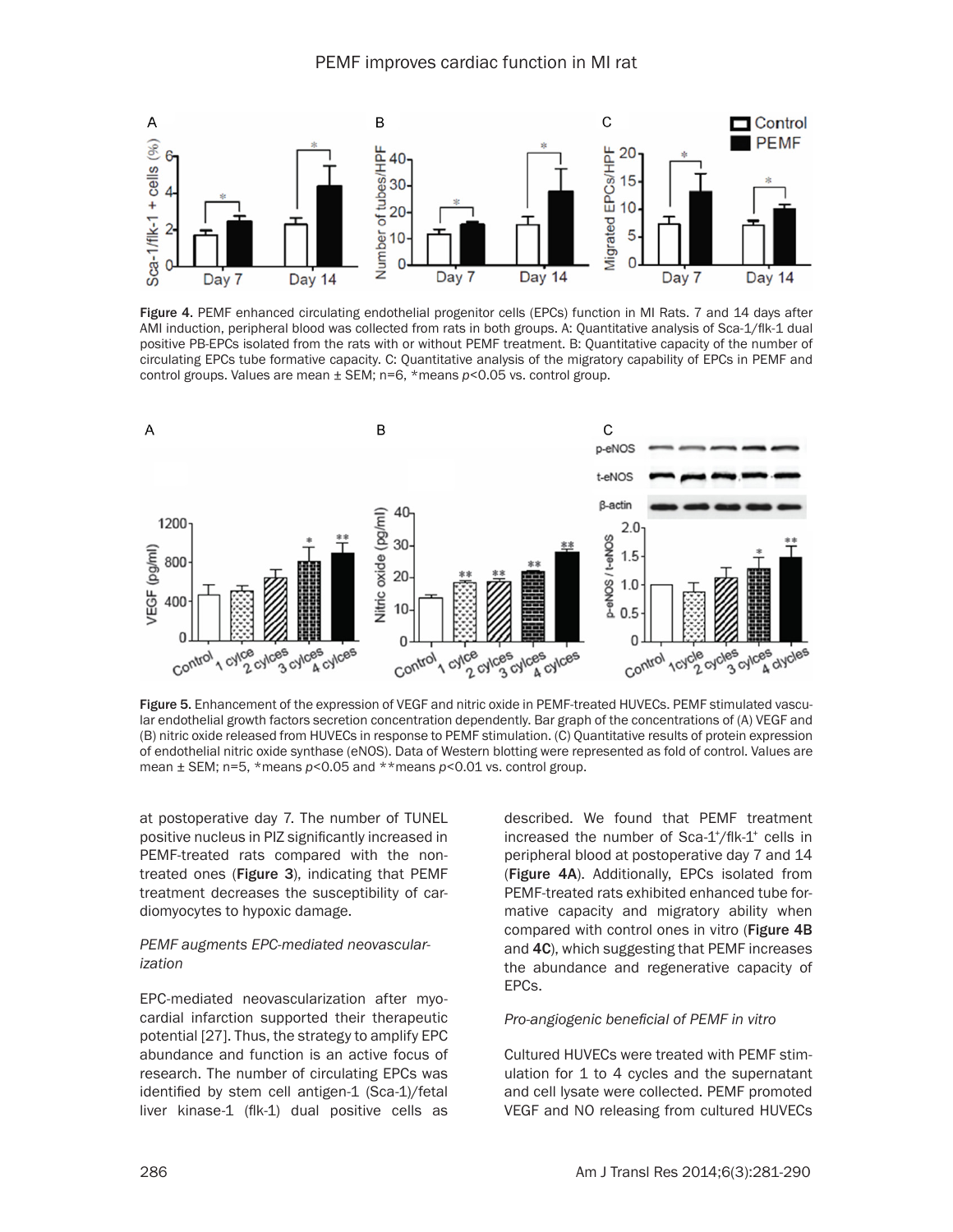

Figure 6. Effects of PEMF on tube formation of cultured HUVECs. Representative images of tube formation in HU-VECs by stimulated PEMF for 1-4 cycles and quantitative analysis of tube length formed by PEMF-treated HUVECs. Values are mean ± SEM; n=4. \*means *p*<0.05 and \*\*means *p*<0.01 vs. control group. Scale bars=500 mm.

in a dose-dependent manner (Figure 5A and 5B). Additionally, the phosphorylation of eNOS in HUVECs was also enhanced in response to PEMF following a dose dependent manner (Figure 5C). Finally, the HUVEC-formed tubes were lengthened by PEMF in a dose dependent manner (Figure 6).

# **Discussion**

Major findings of our study are: (1) PEMF prevents cardiomyocytes against hypoxia-induced apoptosis and preserves cardiac systolic function in a rat MI model; (2) PEMF induces angiogenesis and vasculogenesis through activating VEGF-eNOS system and promoting EPCs mobilized to the ischemic myocardium.

We demonstrated that PEMF treatment preserved the cardiac systolic function after MI and prevented cardiac apoptosis. Previous report demonstrated that PEMF treatment activated voltage-gated calcium channels (VGCC) [28], which is crucial for maintaining cardiac contractility and cell survival [29, 30]. Increased intracellular Ca<sup>2+</sup> produced by PEMF-mediated VGCC activation may lead to increase of NO through the action of eNOS, which is dominant modulator to prevent cardiomyocytes from apoptosis and enhance revascularization in PIZ after MI [31]. Consistent with the previous work, we demonstrated that the HIF-1α/Akt axis was activated in PIZ in PEMF rats. In addition, PEMF induced eNOS phosphorylation *in vitro*, which is a key molecular served in the survival pathway in both myocardium and endothelial cell lineage [32].

Another possible mechanism in cardiac protecting effect of PEMF is to stimulate neovascularization. Increasing evidence suggests that neovascularization limits infarct expansion and extension, improves cardiac remodeling [1, 2]. Recent data demonstrated that PEMF stimula-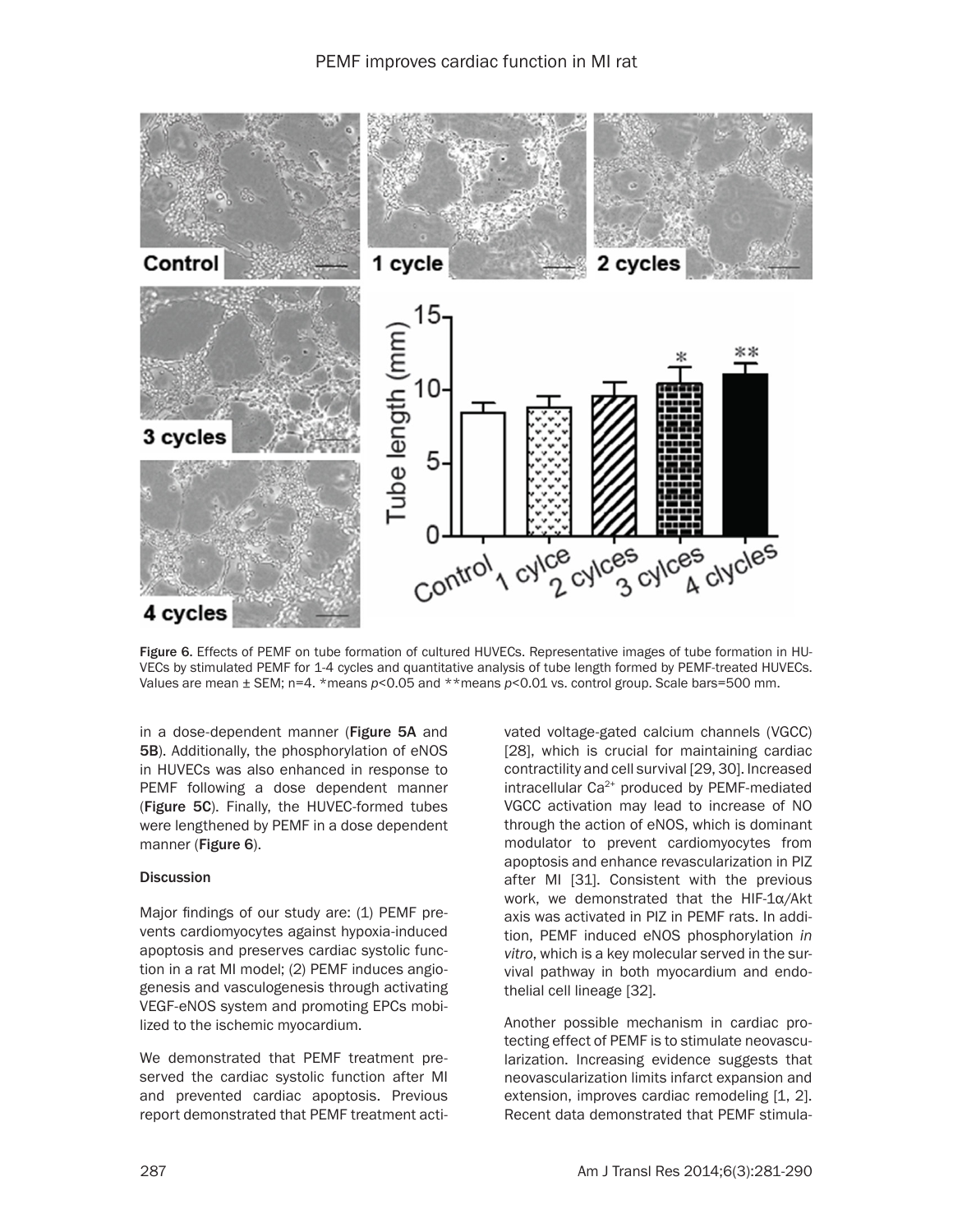tion induced angiogenesis and amplified endothelial cells function [17, 20]. Some researchers believe that PEMF induces cellular proliferation, as evidenced by cAMP activation and uptake of tritiated thymidine [33]. In present study, we demonstrated that the capillary density in PIZ was increased after PEMF treatment. Moreover, PEMF therapy triggered the Akt/HIF-1α/VEGF cascade was activated in ischemic myocardium. In *in vitro* study, we confirmed PEMF-treated HUVECs released more VEGF and NO, which are the key factors response to endothelial proliferation and survival, suggesting that PEMF activates both autocrine and paracrine function of mature endothelial cells. Furthermore, Tepper and colleagues also reported that PEMF stimulated fibroblastic growth factor-2 (FGF-2) releasing and augment angiogenesis [14].

Recent evidence indicates that adult blood vessels may result from not only expansion of existing endothelial cells (angiogenesis), but also the recruitment of endothelial progenitor cells or EPCs (vasculogenesis) [24]. We hypothesized that besides mature endothelial cells, PEMF might also act as a stimulator of progenitor (EPC). To confirm the hypothesis, we examined the effect of PEMF on *ex vivo* angiogenesis. Our data demonstrated the number of Sca-1/flk-1 dual positive EPCs in peripheral blood increased in response to PEMF. Using the well-established Matrigel assay, we demonstrated that PEMF was able to dramatically enhance the tube formative capacity of either EPCs or mature endothelial cells *in vitro*. PEMF also accelerated the migratory ability of EPCs. Moreover, Goto *et al* reported that PEMF stimulation up-regulated the expression of angiopoietin-2 and FGF-2 in bone marrow, suggesting PEMF could promote the regenerative capacity of myeloid-derived cells (such as EPCs) in damaged tissue when recruited. From all these findings, we conclude that PEMF sufficiently reestablishes blood supply to the ischemic and hypoxic cardiomyocytes via enhancing both angiogenesis and vasculogenesis.

In conclusion, our findings indicate that extracorporeal PEMF treatment increases cardiac systolic function through inhibiting cardiac apoptosis and stimulating neovascularization in PIZ. These findings suggest that PEMF deserves further consideration of investigation in its regulation on the signaling pathway and new clinical strategies for ischemic vascular diseases.

# Acknowledgements

This work was supported by the Shanghai Science and Technology Committee (11 nm 0503600), the China National Natural Science Foundation (11374213) and Foundation of National Lab for Infrared Physics (200901).

# Disclosure of conflict of interest

The authors have nothing to disclose.

Address correspondence to: Jun-Li Duan, Department of Cardiology, Hua Dong Hospital, Fudan University, West Yan'an Road 221, Shanghai 200040, China. E-mail: [duanjunlixh@163.com](mailto:duanjunlixh@163.com); Dr. Wei Lu, National Lab for Infrared Physics, Shanghai Institute of Technical Physics, Chinese Academy of Sciences, Yu-Tian Road 500, Shanghai 200083, China. E-mail: [luwei@mail.sitp.ac.cn](mailto:luwei@mail.sitp.ac.cn); Dr. Yi-Zhun Zhu, Department of Pharmacology, School of Pharmacy, Fudan University, Zhang-Heng Road 826, Shanghai 201203, China. E-mail: yizhunzhu@gmail. com

## References

- [1] Hynes B, Kumar AH, O'Sullivan J, Buneker CK, Leblond AL, Weiss S, Schmeckpeper J, Martin K and Caplice NM. Potent endothelial progenitor cell-conditioned media-related anti-apoptotic, cardiotrophic, and pro-angiogenic effects post-myocardial infarction are mediated by insulin-like growth factor-1. Eur Heart J 2013; 34: 782-789.
- [2] Zhang S, Zhao L, Shen L, Xu D, Huang B, Wang Q, Lin J, Zou Y and Ge J. Comparison of Various Niches for Endothelial Progenitor Cell Therapy on Ischemic Myocardial Repair Coexistence of Host Collateralization and Akt-Mediated Angiogenesis Produces a Superior Microenvironment. Arterioscler Thromb Vasc Biol 2012; 32: 910-923.
- [3] Hao CN, Shi YQ, Huang JJ, Li HY, Huang ZH, Cheng XW, Lu W and Duan JL. The power combination of blood-pressure parameters to predict the incidence of plaque formation in carotid arteries in elderly. Int J Clin Exp Med 2013; 6: 461-469.
- [4] Ferrara N and Kerbel RS. Angiogenesis as a therapeutic target. Nature 2005; 438: 967- 974.
- [5] Hiasa K, Ishibashi M, Ohtani K, Inoue S, Zhao Q, Kitamoto S, Sata M, Ichiki T, Takeshita A and Egashira K. Gene Transfer of Stromal Cell-De-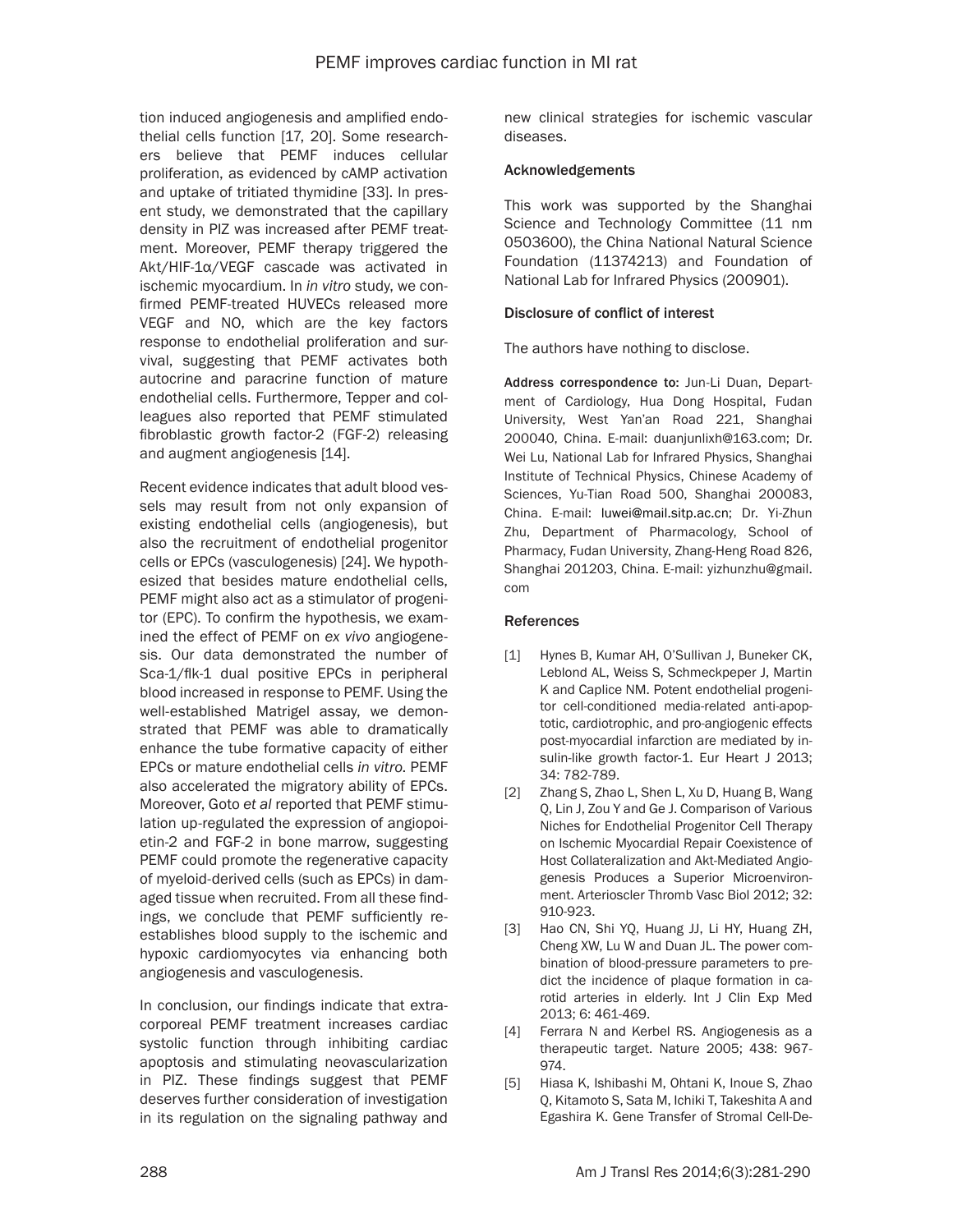rived Factor-1α Enhances Ischemic Vasculogenesis and Angiogenesis via Vascular Endothelial Growth Factor/Endothelial Nitric Oxide Synthase-Related Pathway Next-Generation Chemokine Therapy for Therapeutic Neovascularization. Circulation 2004; 109: 2454-2461.

- [6] Duan JL, Hao CN, Lu W, Han L, Pan ZH, Gu Y, Liu PJ, Tao R, Shi YQ and Du YY. A new method for assessing variability of 24 h blood pressure and its first application in 1526 elderly men. Clin Exp Pharmacol Physiol 2009; 36: 1093- 1098.
- [7] Nishiyama K, Takaji K, Kataoka K, Kurihara Y, Yoshimura M, Kato A, Ogawa H and Kurihara H. Id1 gene transfer confers angiogenic property on fully differentiated endothelial cells and contributes to therapeutic angiogenesis. Circulation 2005; 112: 2840-2850.
- [8] Hao CN, Huang ZH, Shi YQ, Lu W and Duan JL. A new index to predict the incidence of cerebral infarction. CNS Neurosci Ther 2011; 17: 783-784.
- [9] Zheng J, Xu DF, Li K, Wang HT, Shen PC, Lin M, Cao XH and Wang R. Neonatal exposure to fluoxetine and fluvoxamine alteres spine density in mouse hippocampal CA1 pyramidal neurons. Int J Clin Exp Pathol 2011; 4: 162-168.
- [10] Olivetti G, Capasso JM, Meggs LG, Sonnenblick EH and Anversa P. Cellular basis of chronic ventricular remodeling after myocardial infarction in rats. Circ Res 1991; 68: 856-869.
- [11] Liu AJ, Zang P, Guo JM, Wang W, Dong WZ, Guo W, Xiong ZG, Wang WZ and Su DF. Involvement of Acetylcholine-α7nAChR in the Protective Effects of Arterial Baroreflex against Ischemic Stroke. CNS Neurosci Ther 2012; 18: 918- 926.
- [12] Chalidis B, Sachinis N, Assiotis A and Maccauro G. Stimulation of bone formation and fracture healing with pulsed electromagnetic fields: biologic responses and clinical implications. Int J Immunopathol Pharmacol 2011; 24: 17-20.
- [13] Cheing GL, Li X, Huang L, Kwan RL and Cheung KK. Pulsed electromagnetic fields (PEMF) promote early wound healing and myofibroblast proliferation in diabetic rats. Bioelectromagnetics 2014; 35: 161-169.
- [14] Kim SS, Shin HJ, Eom DW, Huh JR, Woo Y, Kim H, Ryu SH, Suh PG, Kim MJ, Kim JY, Koo TW, Cho YH and Chung SM. Enhanced expression of neuronal nitric oxide synthase and phospholipase C-gamma1 in regenerating murine neuronal cells by pulsed electromagnetic field. Exp Mol Med 2002; 34: 53-59.
- [15] Weintraub MI, Herrmann DN, Smith AG, Backonja MM and Cole SP. Pulsed electromagnetic fields to reduce diabetic neuropathic pain and stimulate neuronal repair: a randomized con-

trolled trial. Arch Phys Med Rehabil 2009; 90: 1102-1109.

- [16] Tepper OM, Callaghan MJ, Chang EI, Galiano RD, Bhatt KA, Baharestani S, Gan J, Simon B, Hopper RA, Levine JP and Gurtner GC. Electromagnetic fields increase in vitro and in vivo angiogenesis through endothelial release of FGF-2. FASEB J 2004; 18: 1231-1233.
- [17] Yuan Y, Wei L, Li F, Guo W, Li W, Luan R, Lv A and Wang H. Pulsed magnetic field induces angiogenesis and improves cardiac function of surgically induced infarcted myocardium in Sprague-Dawley rats. Cardiology 2010; 117: 57-63.
- [18] Pan Y, Dong Y, Hou W, Ji Z, Zhi K, Yin Z, Wen H and Chen Y. Effects of PEMF on microcirculation and angiogenesis in a model of acute hindlimb ischemia in diabetic rats. Bioelectromagnetics 2013; 34: 180-188.
- [19] Delle Monache S, Alessandro R, Iorio R, Gualtieri G and Colonna R. Extremely low frequency electromagnetic fields (ELF-EMFs) induce in vitro angiogenesis process in human endothelial cells. Bioelectromagnetics 2008; 29: 640- 648.
- [20] Duan J, Murohara T, Ikeda H, Sasaki K, Shintani S, Akita T, Shimada T and Imaizumi T. Hyperhomocysteinemia impairs angiogenesis in response to hindlimb ischemia. Arterioscler Thromb Vasc Biol 2000; 20: 2579-2585.
- [21] Duan J, Murohara T, Ikeda H, Katoh A, Shintani S, Sasaki K, Kawata H, Yamamoto N and Imaizumi T. Hypercholesterolemia inhibits angiogenesis in response to hindlimb ischemia: nitric oxide-dependent mechanism. Circulation 2000; 102: III370-376.
- [22] Sun Y, Gui H, Li Q, Luo ZM, Zheng MJ, Duan JL and Liu X. MicroRNA-124 protects neurons against apoptosis in cerebral ischemic stroke. CNS Neurosci Ther 2013; 19: 813-819.
- [23] Li L, Zhao L, Yi-Ming W, Yu YS, Xia CY, Duan JL and Su DF. Sirt1 hyperexpression in SHR heart related to left ventricular hypertrophy. Can J Physiol Pharmacol 2009; 87: 56-62.
- [24] Cheng XW, Kuzuya M, Kim W, Song H, Hu L, Inoue A, Nakamura K, Di Q, Sasaki T, Tsuzuki M, Shi GP, Okumura K and Murohara T. Exercise training stimulates ischemia-induced neovascularization via phosphatidylinositol 3-kinase/Akt-dependent hypoxia-induced factor-1 alpha reactivation in mice of advanced age. Circulation 2010; 122: 707-716.
- [25] Assmus B, Honold J, Schachinger V, Britten MB, Fischer-Rasokat U, Lehmann R, Teupe C, Pistorius K, Martin H, Abolmaali ND, Tonn T, Dimmeler S and Zeiher AM. Transcoronary transplantation of progenitor cells after myocardial infarction. N Engl J Med 2006; 355: 1222-1232.